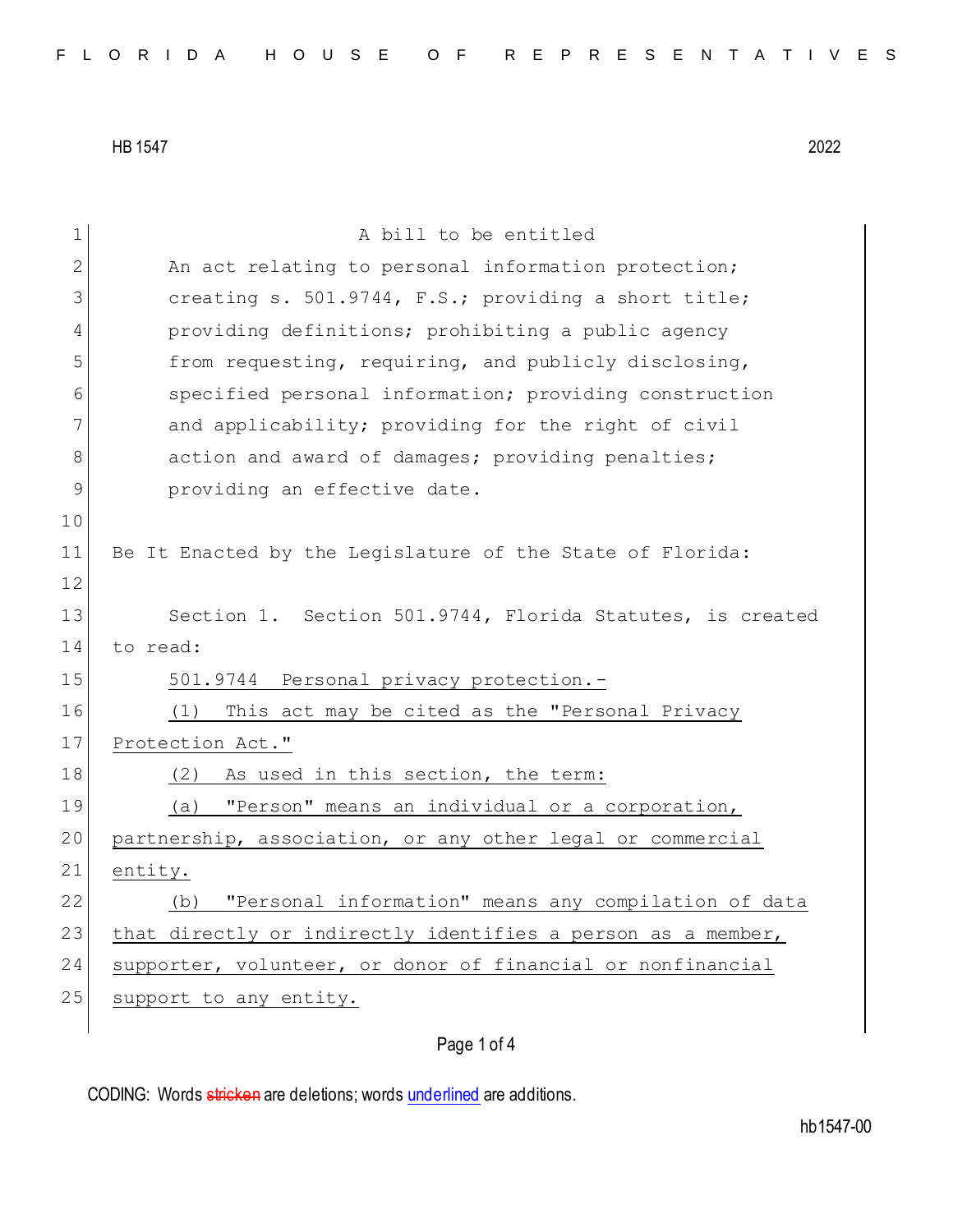| 26 | "Public agency" means any state or local governmental<br>(C)     |
|----|------------------------------------------------------------------|
| 27 | unit, however designated, including, but not limited to, this    |
| 28 | state; any department, agency, office, commission, board,        |
| 29 | division, or other entity of this state; any political           |
| 30 | subdivision of this state, including, but not limited to, a      |
| 31 | county, city, township, village, school district, community      |
| 32 | college district, or any other local governmental unit, agency,  |
| 33 | authority, council, board, or commission; or any state or local  |
| 34 | court, tribunal, or other judicial or quasi-judicial body.       |
| 35 | (3) Notwithstanding any law, and subject to subsection           |
| 36 | (4), a public agency may not:                                    |
| 37 | (a) Require a person to provide the public agency with           |
| 38 | personal information or otherwise compel the release of personal |
| 39 | information.                                                     |
| 40 | Require an entity to provide the public agency with<br>(b)       |
| 41 | personal information or otherwise compel the release of personal |
| 42 | information.                                                     |
| 43 | (c) Release, publish, or otherwise publicly disclose             |
| 44 | personal information held by a public agency.                    |
| 45 | (d) Request or require a current or prospective contractor       |
| 46 | or grantee with the public agency to provide the public agency   |
| 47 | with a list of entities to which it has provided financial or    |
| 48 | nonfinancial support.                                            |
| 49 | This section does not preclude:<br>(4)                           |
|    |                                                                  |
|    |                                                                  |

## Page 2 of 4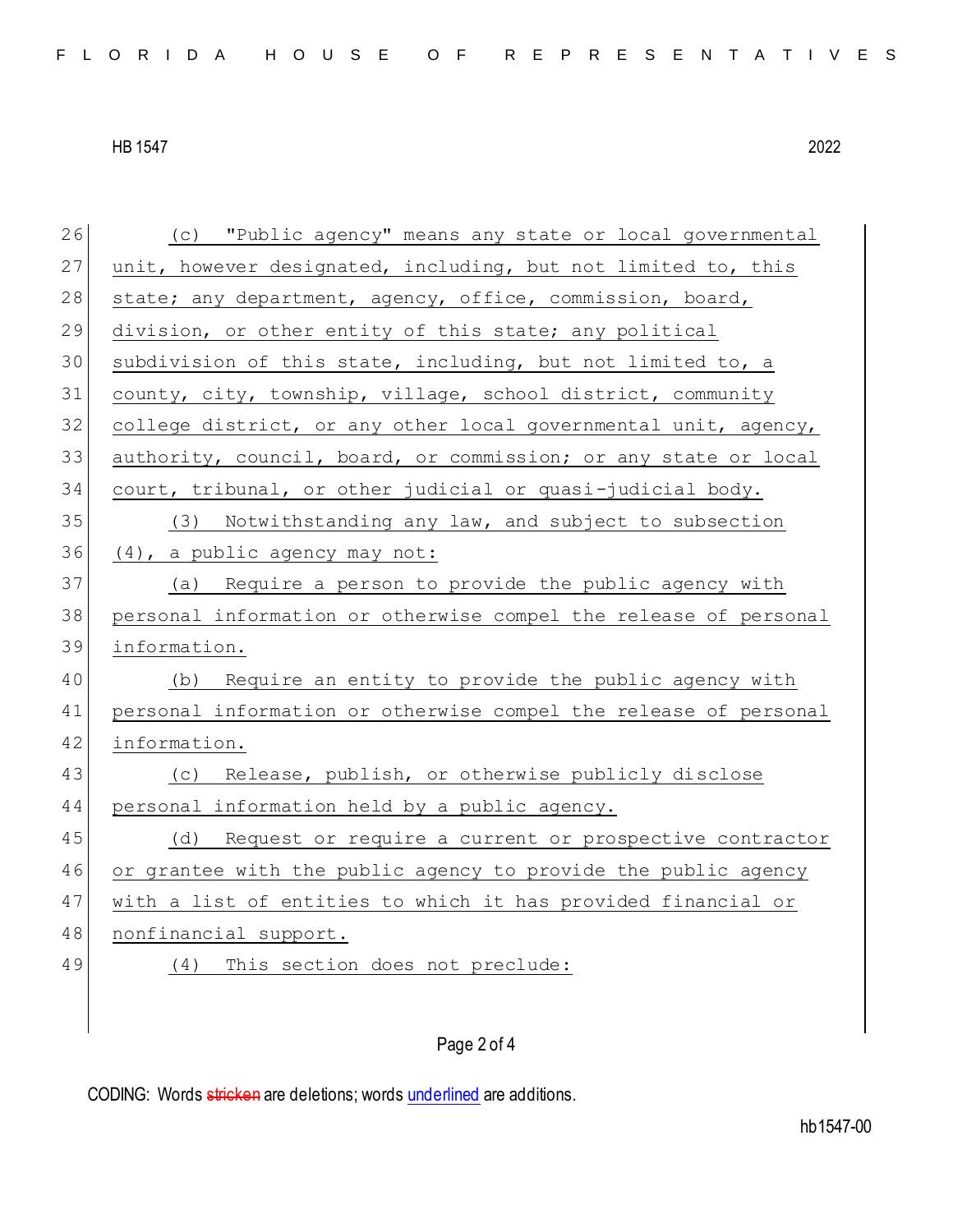| 50 | (a) Personal information exempt from disclosure under the       |
|----|-----------------------------------------------------------------|
| 51 | Freedom of Information Act.                                     |
| 52 | (b) A report or disclosure required for campaign financing      |
| 53 | under chapter 106 or lobbying under chapter 11.                 |
| 54 | (c) A lawful warrant for personal information issued by a       |
| 55 | court of competent jurisdiction.                                |
| 56 | (d) A lawful request for discovery of personal information      |
| 57 | in litigation if both of the following conditions are met:      |
| 58 | The requestor demonstrates a compelling need for the<br>1.      |
| 59 | personal information by clear and convincing evidence.          |
| 60 | The requestor obtains a protective order barring<br>2.          |
| 61 | disclosure of personal information to any person not named in   |
| 62 | the litigation.                                                 |
| 63 | (e) Admission of personal information as relevant evidence      |
| 64 | before a court of competent jurisdiction. However, a court may  |
| 65 | not publicly reveal personal information without a specific     |
| 66 | finding of good cause.                                          |
| 67 | This section does not apply to a national securities<br>(5)     |
| 68 | association, as defined in s. 780-3, 15 U.S.C., or regulations  |
| 69 | adopted thereunder, or to any information a national securities |
| 70 | association provides to the Financial Services Commission       |
| 71 | pursuant to chapter 517 and rules adopted thereunder.           |
| 72 | A person alleging a violation of this section may<br>(6)(a)     |
| 73 | bring a civil action for injunctive relief, damages, or both.   |
|    |                                                                 |
|    | Page 3 of 4                                                     |